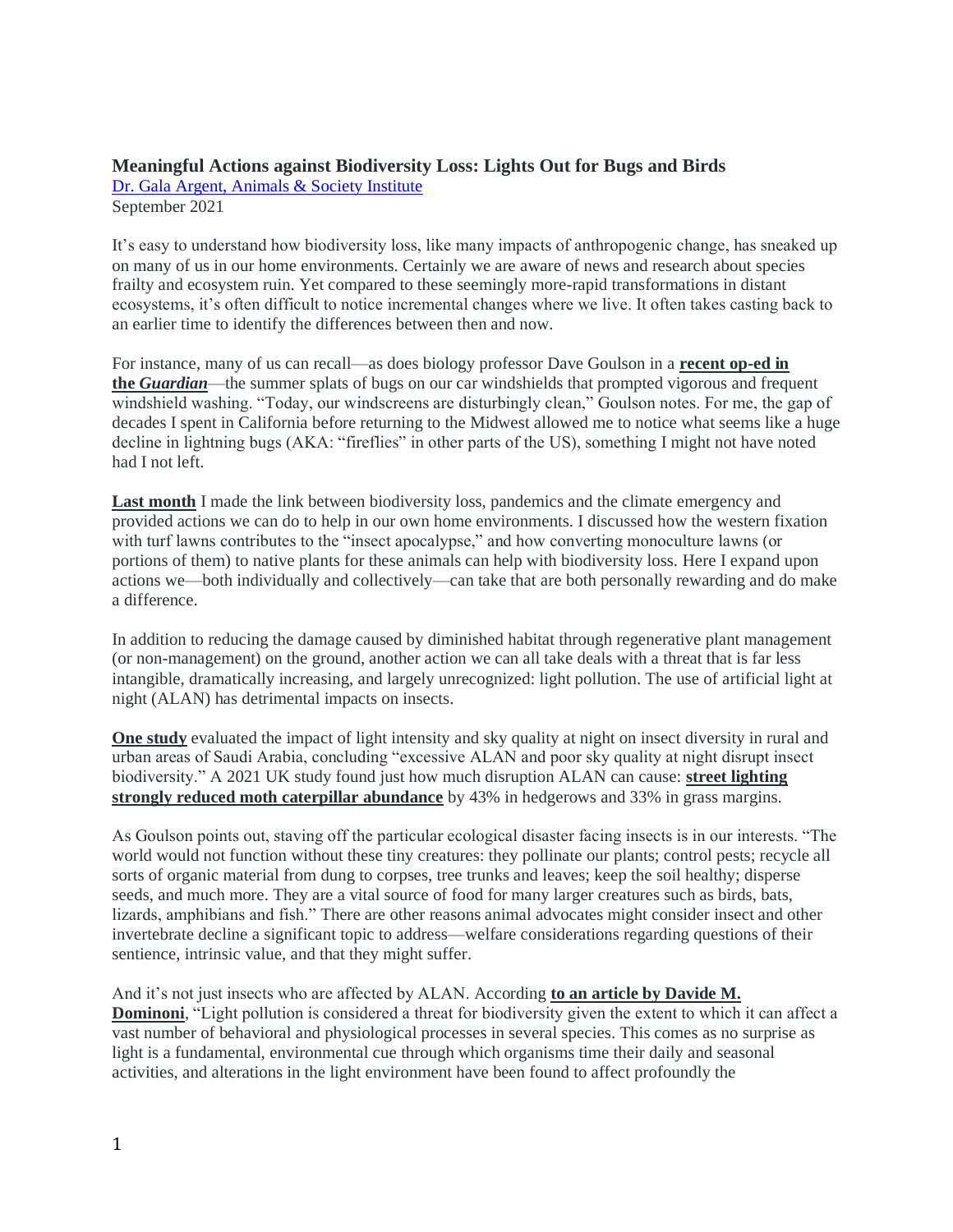synchronization of the circadian clock, the endogenous mechanism that tracks and predicts variation in the external light/dark cycles."

Specific to birds, light pollution has also been shown to **[disrupt birds' sleep](https://r20.rs6.net/tn.jsp?f=001VFmzVlc--xQzWWwVpIiBnHrvD6UjYYvXpBZd42RRc43uYyigdKA8jUeVeuuU5wRe00xQY-CEGu2fxKuy7g4apsTsUrDVr6UJz4fMTjZdT2sz4bEdgmCy37SlieLT5Ool-xAJMxS4tDEyJ5ZLQyBi9rgUkUQfBQwyScRENpxV_C-QtcDJe4homyLzoaRe15XeR73Spm-dcskA771jyoz3-cHmSOSTibl_&c=AytJUrvjLekI_Psrhns1WVPLU783xZGBht-mJq_HpvlXqi7u2wCTHA==&ch=2lVpZn6PHa-aE-KasEsfZeKtXoKBOGlKWxauo-Nb3ZJoClJuDok8ng==)**, **[singing behavior](https://r20.rs6.net/tn.jsp?f=001VFmzVlc--xQzWWwVpIiBnHrvD6UjYYvXpBZd42RRc43uYyigdKA8jUeVeuuU5wRet_CG7FIok3H9qEl5nY31WcsXgcEIksPB0Zr2rJ8ii_W-1COFdPG6XKwYhWDfmgXniEX_hflaIf1-uk91rl6F9osgixyMcAFery6T9aCWhVhdPCZYD-UhzgIc1E2H86hEc7WdGwDjT9DAu7jCjdJfvnXjrbt-CORv&c=AytJUrvjLekI_Psrhns1WVPLU783xZGBht-mJq_HpvlXqi7u2wCTHA==&ch=2lVpZn6PHa-aE-KasEsfZeKtXoKBOGlKWxauo-Nb3ZJoClJuDok8ng==)**, and **[reproductive physiology and molt activity](https://r20.rs6.net/tn.jsp?f=001VFmzVlc--xQzWWwVpIiBnHrvD6UjYYvXpBZd42RRc43uYyigdKA8jUeVeuuU5wRe3l_YryopySwMERzn3eTsc1fQkeiARKnRn61q57QsYIBeerqf5L5FE2wMeNigCVSclWmczp_xe-F2EbTYaVj6Oan9JrChWRMCW8BbW6o9r7tGRZvzA-IZDw-EyvcnNsHGM--QucRTEGW8YyYGsAakFM5VQS6cjWFT&c=AytJUrvjLekI_Psrhns1WVPLU783xZGBht-mJq_HpvlXqi7u2wCTHA==&ch=2lVpZn6PHa-aE-KasEsfZeKtXoKBOGlKWxauo-Nb3ZJoClJuDok8ng==)**, among other impacts. Perhaps the most insidious impact of ALAN are its disruptions to migrating birds. During avian migrations, most of which occur at night, light attracts and disorients birds, confusing and exhausting them, and making them vulnerable to collisions with buildings and other urban threats. **[Songbirds are particularly at risk](https://r20.rs6.net/tn.jsp?f=001VFmzVlc--xQzWWwVpIiBnHrvD6UjYYvXpBZd42RRc43uYyigdKA8jUeVeuuU5wReJgESuEugsB49eercnfK1tbo4zEG_JLibGNGMJ7PC3l9MU8l492lyU9ggcX-Ucjki6iiW-4sMHu-p0l400AKLxNu0gsXssiMyEu4oyYaORXsxjElkWzd_k8x5ld30qcdHoBtFNXLSXqK-FQ090W4ebjW8xEqmMQcmfjBTJkBqcuNEEpzWpeENdI5UmYQ3_BVSVKl0CVnTRc8=&c=AytJUrvjLekI_Psrhns1WVPLU783xZGBht-mJq_HpvlXqi7u2wCTHA==&ch=2lVpZn6PHa-aE-KasEsfZeKtXoKBOGlKWxauo-Nb3ZJoClJuDok8ng==)**, because when they become disoriented by artificial light over brightly lighted cities, they send out more "flight calls." These social calls are designed to help the group with orientation, navigation and other collective decisions, but instead, in this situation the distressed bird's calls lure other birds to their death.

According to **[a 2015 review article](https://r20.rs6.net/tn.jsp?f=001VFmzVlc--xQzWWwVpIiBnHrvD6UjYYvXpBZd42RRc43uYyigdKA8jUeVeuuU5wRemP59plxaGRWYIs4mrDa-UYR_lH2-P3M8yexBqviZsJ095o11mSjzcpA0AeG3koYHznCsm9fLwbtEtuZNeDjgRw0fZ_1QuLLyImw4e0RM5kSFlvrGvFpGtVgCl5nXCGbaJCTFVZKnvclmDqa43t_xPj8_3g6gnvNX8Ri1BeSn5LszRRd8Tl7In_IpOckfDFK7Wk-qC2yC8ZKrfZlne_qt9_8ibum-RtVo&c=AytJUrvjLekI_Psrhns1WVPLU783xZGBht-mJq_HpvlXqi7u2wCTHA==&ch=2lVpZn6PHa-aE-KasEsfZeKtXoKBOGlKWxauo-Nb3ZJoClJuDok8ng==)**, the number of migratory birds killed annually by building collisions in Canada is between 16 and 42 million, and between 365 and 998 million in the US. And a 2019 study estimated that number of migratory bird deaths due to ALAN nationwide in the US at between 100 million and 1 billion.

There are actions we can take. To provide safe passage for nocturnal migrating birds, **[Audubon](https://r20.rs6.net/tn.jsp?f=001VFmzVlc--xQzWWwVpIiBnHrvD6UjYYvXpBZd42RRc43uYyigdKA8jUeVeuuU5wReQhJzgHY1O3KTKUlXdAFon1Wt5iAfAdf5cMI7Zjs4gY1dx8_sMYRjCvqPIqwNguPDv--TfLaAAr5qEpPIWxl6BNecF9XW-_e1X0Rcj7aD5jY=&c=AytJUrvjLekI_Psrhns1WVPLU783xZGBht-mJq_HpvlXqi7u2wCTHA==&ch=2lVpZn6PHa-aE-KasEsfZeKtXoKBOGlKWxauo-Nb3ZJoClJuDok8ng==)  [recommends the following](https://r20.rs6.net/tn.jsp?f=001VFmzVlc--xQzWWwVpIiBnHrvD6UjYYvXpBZd42RRc43uYyigdKA8jUeVeuuU5wReQhJzgHY1O3KTKUlXdAFon1Wt5iAfAdf5cMI7Zjs4gY1dx8_sMYRjCvqPIqwNguPDv--TfLaAAr5qEpPIWxl6BNecF9XW-_e1X0Rcj7aD5jY=&c=AytJUrvjLekI_Psrhns1WVPLU783xZGBht-mJq_HpvlXqi7u2wCTHA==&ch=2lVpZn6PHa-aE-KasEsfZeKtXoKBOGlKWxauo-Nb3ZJoClJuDok8ng==)**:

- Turn off exterior decorative lighting
- Extinguish pot and flood-lights
- Turn off interior lighting especially on higher stories
- Substitute task and area lighting for workers staying late or pull window coverings
- Down-shield exterior lighting to eliminate horizontal glare and all light directed upward
- Install automatic motion sensors and controls wherever possible
- When converting to new lighting assess quality and quantity of light needed, avoiding overlighting with newer, brighter technology

The Audubon link above provides other resources for taking it further than our own action into creating bird-friendly communities, including **[fact sheets](https://r20.rs6.net/tn.jsp?f=001VFmzVlc--xQzWWwVpIiBnHrvD6UjYYvXpBZd42RRc43uYyigdKA8jUeVeuuU5wRe9mCS93rkcyqj-J6zAzgNAp8e2nELfEVh1w-6uGe8x9VSeX5BZJBcrP9ExfR2Pi68IQKIxqwu5_ZTJGXaQ3JLg1f1yXzTczpDnLhjF1G5-_Enb3lEJCLQmulqS_z4H9srTlBgrwx93h_zwDY_oCv14Q==&c=AytJUrvjLekI_Psrhns1WVPLU783xZGBht-mJq_HpvlXqi7u2wCTHA==&ch=2lVpZn6PHa-aE-KasEsfZeKtXoKBOGlKWxauo-Nb3ZJoClJuDok8ng==)** and **[form letters](https://r20.rs6.net/tn.jsp?f=001VFmzVlc--xQzWWwVpIiBnHrvD6UjYYvXpBZd42RRc43uYyigdKA8jUeVeuuU5wReP8GD5qtuaWglribdK_l1S-2xDsdbSeviEIEIeaSJ_HvK1zTpldWSJas-ez8WrQhYAhRQMy0u1PZ5zv6Rx3o71sGtcl2VogYG8y7tieHtsz5qA0Vs2jHUxucYE5PZzhVqY7qCv1ZhF8bFsn1EqmGz2dO9SC8X1b1AMwVxiKt4zIs=&c=AytJUrvjLekI_Psrhns1WVPLU783xZGBht-mJq_HpvlXqi7u2wCTHA==&ch=2lVpZn6PHa-aE-KasEsfZeKtXoKBOGlKWxauo-Nb3ZJoClJuDok8ng==)** for elected officials. Another resource, the International Dark Sky Association (IDSA), promotes public policy and provides information on what "dark sky friendly lighting" entails, points that include color temperature toward the warm spectrum and shielding that keeps the light pointing downward only. The organization also provides sources for purchasing such lighting, suggestions on talking with neighbors about their lighting, and how to become a Dark Sky advocate.

IDSA also promotes **[Dark Sky Communities](https://r20.rs6.net/tn.jsp?f=001VFmzVlc--xQzWWwVpIiBnHrvD6UjYYvXpBZd42RRc43uYyigdKA8jUeVeuuU5wRezcxjezinBMk5AJJJy1v3EfcmA9JJ1ClNh61peBLMxSgVo0XOWdyGsIA0CAFO_JM0-0_tb8EpOTiF-_xeKTMZmkvqtIdb3oLmnKtGCl1hkAoqZ26LOdVDTLD--alDTSDRyE2kAfHC4qyeUKA6Q24Gqw==&c=AytJUrvjLekI_Psrhns1WVPLU783xZGBht-mJq_HpvlXqi7u2wCTHA==&ch=2lVpZn6PHa-aE-KasEsfZeKtXoKBOGlKWxauo-Nb3ZJoClJuDok8ng==)**: towns, cities, municipalities or other legally organized communities worldwide that have shown "exceptional dedication to the preservation of the night sky through the implementation and enforcement of a quality outdoor lighting ordinance, dark sky education and citizen support of dark skies." Such places promote their choice to go dark-sky as preventing negative effects on wildlife, and also preserving the night sky as a natural resource. They show that taking these actions need not come at the expense of economic development and are indeed enhancing the communities involved. It seems to be catching on. Indeed, in 2019 **[France adopted a new law](https://r20.rs6.net/tn.jsp?f=001VFmzVlc--xQzWWwVpIiBnHrvD6UjYYvXpBZd42RRc43uYyigdKA8jUeVeuuU5wReHvrYJL6lNneynGcmxEtcbfEfe_dIW8pGu3HL_0yS0CGnNZurpNeCeCkApNuqgpa4mADcBZD5OXOkSrchnsF4X1id4G3wS8poAbFtNlKQcYftXo_xbQpUz14mVHvvwpB3&c=AytJUrvjLekI_Psrhns1WVPLU783xZGBht-mJq_HpvlXqi7u2wCTHA==&ch=2lVpZn6PHa-aE-KasEsfZeKtXoKBOGlKWxauo-Nb3ZJoClJuDok8ng==)**, designed "prevent, limit and reduce light pollution, including excessive disturbance to persons, fauna, flora or ecosystems, causing energy wastage or preventing observation of the night sky." Imagine what an impact it would make if dark-sky communities and countries around the globe became the norm, not the exception.

**[According to the lead researcher](https://r20.rs6.net/tn.jsp?f=001VFmzVlc--xQzWWwVpIiBnHrvD6UjYYvXpBZd42RRc43uYyigdKA8jUeVeuuU5wRe416DPPtf6J9pbWyrZLNRWiE83K2Ai__LGS53ZBs21hgV7JPAQtPGxQ-N3pXk1wHYMrS1bHkbA_9gnAms7Sewo7azhUpmpcGK78GwA9741H9oVPR9TuIyx8Cwqa0tX_VV&c=AytJUrvjLekI_Psrhns1WVPLU783xZGBht-mJq_HpvlXqi7u2wCTHA==&ch=2lVpZn6PHa-aE-KasEsfZeKtXoKBOGlKWxauo-Nb3ZJoClJuDok8ng==)** of the UK moth-decline study cited above, Douglas Boyes of the UK Centre for Ecology & Hydrology, "If insects are in trouble—as we believe they are, and have evidence to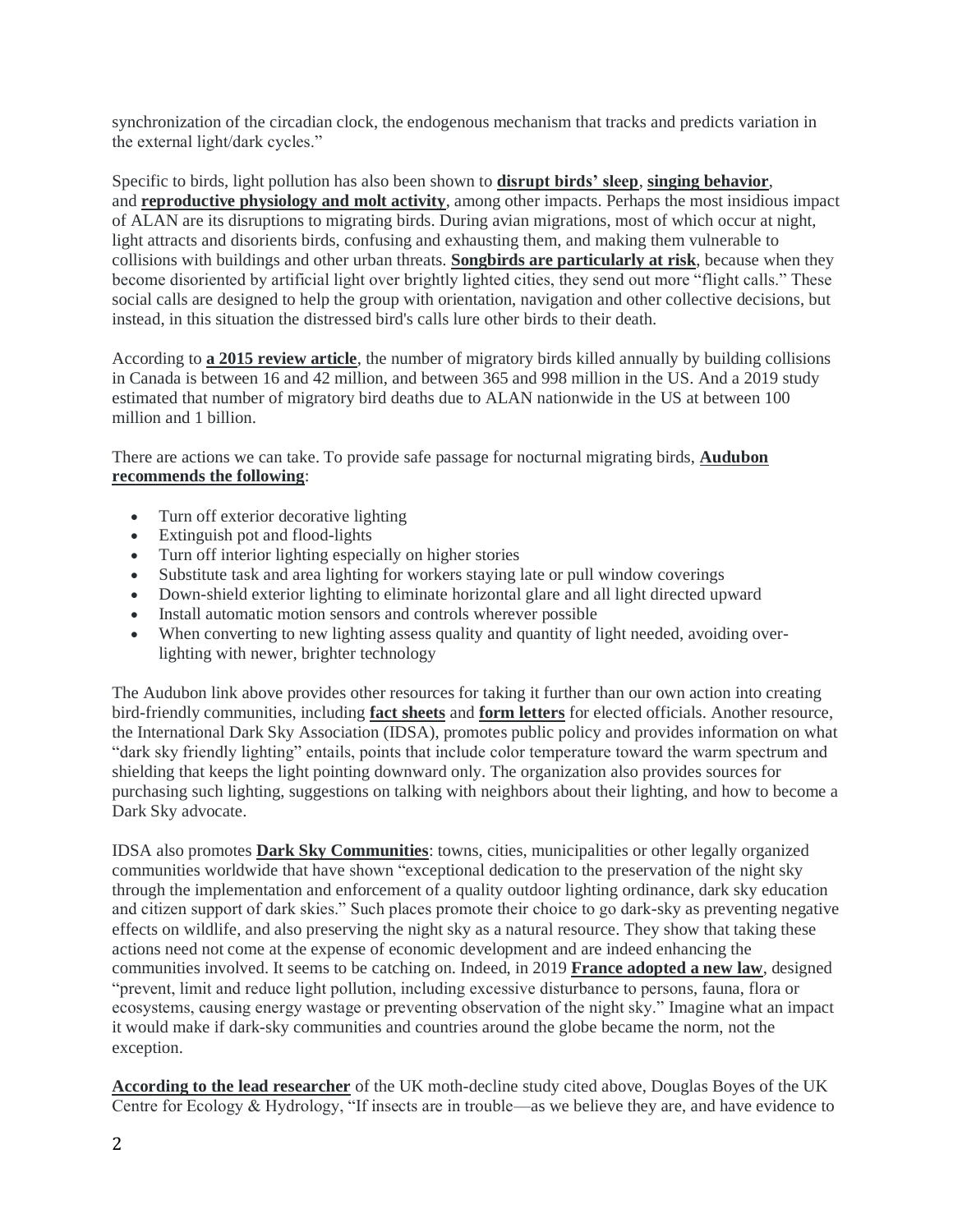support that—perhaps we should be doing all we can to reduce these negative influences." The same can be said about the birds and other wildlife like **[sea turtles](https://r20.rs6.net/tn.jsp?f=001VFmzVlc--xQzWWwVpIiBnHrvD6UjYYvXpBZd42RRc43uYyigdKA8jUeVeuuU5wReSQ0gwe_tUEnn44y8gDiqLCa-Lz7I2aCb7-DuijeZVZlhIazFq8Dfvosq8M5bnWZU9lFx0zHqxIPY9aavHKLgo4AkvVB0EiTnDqXGuu6VfaVRNqnKk4xiMTGR5dySh1wYVPDUt_O5UIw7BV04FlzQ06Fqz3yoV5B9&c=AytJUrvjLekI_Psrhns1WVPLU783xZGBht-mJq_HpvlXqi7u2wCTHA==&ch=2lVpZn6PHa-aE-KasEsfZeKtXoKBOGlKWxauo-Nb3ZJoClJuDok8ng==)** who are negatively impacted by ALAN. Just last week, **[as reported by NPR](https://r20.rs6.net/tn.jsp?f=001VFmzVlc--xQzWWwVpIiBnHrvD6UjYYvXpBZd42RRc43uYyigdKA8jUeVeuuU5wRebviWVmkffGmAZqXX7uuiWdPgZwemXvjl0v1p-tlZeSMbfDvDc7nNLbj6tsXstgze1ZX6LCoy3JIlzJJTSBY_nSNJh0M-NIE1hQh36y8itPfinWJwYKXgXlOwnBXWINyz_O_vYzbQjDg=&c=AytJUrvjLekI_Psrhns1WVPLU783xZGBht-mJq_HpvlXqi7u2wCTHA==&ch=2lVpZn6PHa-aE-KasEsfZeKtXoKBOGlKWxauo-Nb3ZJoClJuDok8ng==)**, in one night 226 migratory birds lost their lives through striking windows in New York City. As volunteer Melissa Breyer, in charge of collecting the dead bodies, pleads, "Lights can be turned off, windows can be treated. Please do something."

Do what you can to step up, change your outdoor lighting habits and fixtures if you need to, and turn off the lights you don't need. Advocate at a larger scale if you have the ability. We will all sleep—and travel—better for it.

## MORE INFORMATION:

## **Insect and Other Invertebrate Sentience:**

For more on insect sentience and the proposal to use insects as food, see the Faunalytics article, [Evaluating the Emerging Insect Industry](https://r20.rs6.net/tn.jsp?f=001VFmzVlc--xQzWWwVpIiBnHrvD6UjYYvXpBZd42RRc43uYyigdKA8jUeVeuuU5wReHKm7BsCKcs_q_eznZ_7uvlRAyB_S1VNpZHz2Z2eBIvm8tn-S0KSH9-Irig__pXha7T1jTtM23F6tJ4rGikQl0ypFiqnWfxGJrk9kI0Wc01-C_nSn-6-0UO-D3liO4C7EzGT6aN5EnjE=&c=AytJUrvjLekI_Psrhns1WVPLU783xZGBht-mJq_HpvlXqi7u2wCTHA==&ch=2lVpZn6PHa-aE-KasEsfZeKtXoKBOGlKWxauo-Nb3ZJoClJuDok8ng==) by Trent Davidson, and the recent [Dutch Council on](https://r20.rs6.net/tn.jsp?f=001VFmzVlc--xQzWWwVpIiBnHrvD6UjYYvXpBZd42RRc43uYyigdKA8jUeVeuuU5wReMZAqQyraQiwmemJAzkyNBkFCDONAjfYUKgAK9FUpnE8alWjLwR-kGZGpetKKAc9bYMtP_HneSMSGyY70iOzdo4F0r5iPUZObv_oogkSyeGUEkIia1zj5kx2PWPIF6ElFljCrdFfDxuRuBD0De4epZXdo8MSVnI10xq40DvWthofge5Y_1VpcFw==&c=AytJUrvjLekI_Psrhns1WVPLU783xZGBht-mJq_HpvlXqi7u2wCTHA==&ch=2lVpZn6PHa-aE-KasEsfZeKtXoKBOGlKWxauo-Nb3ZJoClJuDok8ng==)  [Animal Affairs \(RDA\) report](https://r20.rs6.net/tn.jsp?f=001VFmzVlc--xQzWWwVpIiBnHrvD6UjYYvXpBZd42RRc43uYyigdKA8jUeVeuuU5wReMZAqQyraQiwmemJAzkyNBkFCDONAjfYUKgAK9FUpnE8alWjLwR-kGZGpetKKAc9bYMtP_HneSMSGyY70iOzdo4F0r5iPUZObv_oogkSyeGUEkIia1zj5kx2PWPIF6ElFljCrdFfDxuRuBD0De4epZXdo8MSVnI10xq40DvWthofge5Y_1VpcFw==&c=AytJUrvjLekI_Psrhns1WVPLU783xZGBht-mJq_HpvlXqi7u2wCTHA==&ch=2lVpZn6PHa-aE-KasEsfZeKtXoKBOGlKWxauo-Nb3ZJoClJuDok8ng==) to which he refers.

For those with further interest in invertebrate sentience, Stevan Harnad, Editor-in-Chief of *[Animal](https://r20.rs6.net/tn.jsp?f=001VFmzVlc--xQzWWwVpIiBnHrvD6UjYYvXpBZd42RRc43uYyigdKA8jUeVeuuU5wRee-0LLuZJOLkdLtT5fWv2zMR_1vbqNDptbAl6dxQdt-pPA-W6yb5lo_8Fq0nfP2OwLh-wtOcXAB6d3LttqyQzok37VKmB1WAhl9xcNMgpuMIOIVA_aM9fdFXcmE6s29B1&c=AytJUrvjLekI_Psrhns1WVPLU783xZGBht-mJq_HpvlXqi7u2wCTHA==&ch=2lVpZn6PHa-aE-KasEsfZeKtXoKBOGlKWxauo-Nb3ZJoClJuDok8ng==)  [Sentience: An Interdisciplinary Journal on Animal Feeling,](https://r20.rs6.net/tn.jsp?f=001VFmzVlc--xQzWWwVpIiBnHrvD6UjYYvXpBZd42RRc43uYyigdKA8jUeVeuuU5wRee-0LLuZJOLkdLtT5fWv2zMR_1vbqNDptbAl6dxQdt-pPA-W6yb5lo_8Fq0nfP2OwLh-wtOcXAB6d3LttqyQzok37VKmB1WAhl9xcNMgpuMIOIVA_aM9fdFXcmE6s29B1&c=AytJUrvjLekI_Psrhns1WVPLU783xZGBht-mJq_HpvlXqi7u2wCTHA==&ch=2lVpZn6PHa-aE-KasEsfZeKtXoKBOGlKWxauo-Nb3ZJoClJuDok8ng==)* is moderating two webinars on "Invertebrate Animal Sentience," October 20th and 27th, 2021. Each webinar will a multidisciplinary panel of experts for a rich and diverse discussion of the sentience and cognitive capacity of hymenoptera (bees, wasps and ants), arthropods (insects, arachnids and crustaceans), molluscs and other invertebrates long considered too simple to experience feelings of distress, pain and pleasure. The October 20th webinar will feature Jennifer Mather (comparative psychologist), Robert Elwood (neurobiologist), and Jonathan Birch (ethicist). The panelists on October 27th, Lars Chittka (behavioral ecologist), Giorgio Vallortigara (neurobiologist), Irina Mikhalevich (philosopher) and Helen Lambert (animal welfare consultant). There will be opportunities for discussion with those who attend. Learn more and register by clicking [here.](https://r20.rs6.net/tn.jsp?f=001VFmzVlc--xQzWWwVpIiBnHrvD6UjYYvXpBZd42RRc43uYyigdKA8jUeVeuuU5wRedCSenCqm1SUhkxi67vdnzhwQDRGD_UBB5t7W5_QaLrJe51YPl9FI9vtQGRpT0hnX7ti3R58Ds3THp7rE-dZOPH6SLiHikyX_FYEWlygyowX5f_8IS2DRrUJaHZUqx26AfkB6feDY8Dgbjswix7eKLjIDjuc5Vd4luZ0g9LDnPf8IeM1liHYZjEFkerS4t0xWQbU_XPRpMO5ovxEp4wSgbQ==&c=AytJUrvjLekI_Psrhns1WVPLU783xZGBht-mJq_HpvlXqi7u2wCTHA==&ch=2lVpZn6PHa-aE-KasEsfZeKtXoKBOGlKWxauo-Nb3ZJoClJuDok8ng==)

Lemelin, R. H., Dampier, J., Harper, R., Bowles, R., & Balika, D. (2017). Perceptions of Insects, Society & Animals, 25(6), 553-572. doi: [https://doi.org/10.1163/15685306-12341469](https://r20.rs6.net/tn.jsp?f=001VFmzVlc--xQzWWwVpIiBnHrvD6UjYYvXpBZd42RRc43uYyigdKA8jUeVeuuU5wRew4YElcSIRuuNgWwtvpCMymXLmSueAI9JQD8ynM2ZOB_iJQUkcr2421bi3RWTVlG5UC1J3NUEBWALIC8pFEK4I4AtGlPWv1zN583S5EMBiyk=&c=AytJUrvjLekI_Psrhns1WVPLU783xZGBht-mJq_HpvlXqi7u2wCTHA==&ch=2lVpZn6PHa-aE-KasEsfZeKtXoKBOGlKWxauo-Nb3ZJoClJuDok8ng==)

Jennifer A. Mather (2001). [Animal Suffering: An Invertebrate Perspective,](https://r20.rs6.net/tn.jsp?f=001VFmzVlc--xQzWWwVpIiBnHrvD6UjYYvXpBZd42RRc43uYyigdKA8jUeVeuuU5wReKmNnhy-cIHeBg8F6dmzwc0O2AyyRRrX3krKRPV4VVa34Zot-LcUnlZXOPcgmHYHhm2bn1iKWqt1YgMCDFzsan8xY7qNnRwD4zOY2I61qDCA_FUs9tkSOXNGqSr7oX0n_wgAOo73SZW0=&c=AytJUrvjLekI_Psrhns1WVPLU783xZGBht-mJq_HpvlXqi7u2wCTHA==&ch=2lVpZn6PHa-aE-KasEsfZeKtXoKBOGlKWxauo-Nb3ZJoClJuDok8ng==) *Journal of Applied Animal Welfare Science*, 4:2, 151-156, DOI: [10.1207/S15327604JAWS0402\\_9](https://r20.rs6.net/tn.jsp?f=001VFmzVlc--xQzWWwVpIiBnHrvD6UjYYvXpBZd42RRc43uYyigdKA8jUeVeuuU5wReQwHI-rydX5ijdBv0C2-x3ezNXfNVRxI26d0f2fi3y0bvYNPk1D-uMbNyY9oAwGSn9hmgNYz5WjQUwgUzFKHVbg5tomWRAFnFH_VBErAOF_Q=&c=AytJUrvjLekI_Psrhns1WVPLU783xZGBht-mJq_HpvlXqi7u2wCTHA==&ch=2lVpZn6PHa-aE-KasEsfZeKtXoKBOGlKWxauo-Nb3ZJoClJuDok8ng==)

## **Gardening and Landscaping:**

Rick Darke & Douglas W. Tallamy, 2014. *[The Living Landscape: Designing for Beauty and Biodiversity](https://r20.rs6.net/tn.jsp?f=001VFmzVlc--xQzWWwVpIiBnHrvD6UjYYvXpBZd42RRc43uYyigdKA8jUeVeuuU5wReO8OqeuuN9iiEK6FoJYfwRlk1XBWFt0ZYtzjAieC6mD9kuqZzSku_Ayq3dnabCq-7iRRz4cn9pKe_4rE_tf3I0QisxkTx3ZD7PeV-J0ZY0Hzz4Dt2DlwfisbCyQhHAh9zL885Etr2GZbUUOkqU0da5LMD5Hdr4q070An7Ihmphc-zrc9fkUNNVXqaenDJizhsj3aFc7rhbiw=&c=AytJUrvjLekI_Psrhns1WVPLU783xZGBht-mJq_HpvlXqi7u2wCTHA==&ch=2lVpZn6PHa-aE-KasEsfZeKtXoKBOGlKWxauo-Nb3ZJoClJuDok8ng==)  in the [Home Garden.](https://r20.rs6.net/tn.jsp?f=001VFmzVlc--xQzWWwVpIiBnHrvD6UjYYvXpBZd42RRc43uYyigdKA8jUeVeuuU5wReO8OqeuuN9iiEK6FoJYfwRlk1XBWFt0ZYtzjAieC6mD9kuqZzSku_Ayq3dnabCq-7iRRz4cn9pKe_4rE_tf3I0QisxkTx3ZD7PeV-J0ZY0Hzz4Dt2DlwfisbCyQhHAh9zL885Etr2GZbUUOkqU0da5LMD5Hdr4q070An7Ihmphc-zrc9fkUNNVXqaenDJizhsj3aFc7rhbiw=&c=AytJUrvjLekI_Psrhns1WVPLU783xZGBht-mJq_HpvlXqi7u2wCTHA==&ch=2lVpZn6PHa-aE-KasEsfZeKtXoKBOGlKWxauo-Nb3ZJoClJuDok8ng==)* Timber Press.

Dave Goulson, 2021. *[Silent Earth: Averting the Insect Apocalypse.](https://r20.rs6.net/tn.jsp?f=001VFmzVlc--xQzWWwVpIiBnHrvD6UjYYvXpBZd42RRc43uYyigdKA8jUeVeuuU5wReRDW9779vg48LwsTMRZtxtS3xWVNwbvpmpsKaWVJPcxl-iy1J4f_1re4X1BsdPYu1Rvc04JkQROFTpX_JsWishRFsRLYal0I1cCQBKy8KxtIUsdwRdyLnl3z1HRHMQGd5QIGLMJl8dw-lMRi8eGXM485FQHglGT304yxiq7lfL_Y=&c=AytJUrvjLekI_Psrhns1WVPLU783xZGBht-mJq_HpvlXqi7u2wCTHA==&ch=2lVpZn6PHa-aE-KasEsfZeKtXoKBOGlKWxauo-Nb3ZJoClJuDok8ng==)* HarperCollins.

David Mizejewski, 2019. *[National Wildlife Federation: Attracting Birds, Butterflies, and Other Backyard](https://r20.rs6.net/tn.jsp?f=001VFmzVlc--xQzWWwVpIiBnHrvD6UjYYvXpBZd42RRc43uYyigdKA8jUeVeuuU5wReGUeRny2h0VR75KulWwAJ2fDnm2r0xnvI5fLQttB9XuLrJyZwA7Rg0Qb7yoBxI66PnJcULrUdV16b-0_N2h6MtI3U-QqF4Aon3j_OEijVmDbkWmBuMY7GvoMDVrVY6ANGpopZDSbHnuMS6IQIx-eVzpt17-zfFdoT8CQ1oSyQHjcVWaQx1TFTcVnbcIu9fVuM&c=AytJUrvjLekI_Psrhns1WVPLU783xZGBht-mJq_HpvlXqi7u2wCTHA==&ch=2lVpZn6PHa-aE-KasEsfZeKtXoKBOGlKWxauo-Nb3ZJoClJuDok8ng==)  [Wildlife.](https://r20.rs6.net/tn.jsp?f=001VFmzVlc--xQzWWwVpIiBnHrvD6UjYYvXpBZd42RRc43uYyigdKA8jUeVeuuU5wReGUeRny2h0VR75KulWwAJ2fDnm2r0xnvI5fLQttB9XuLrJyZwA7Rg0Qb7yoBxI66PnJcULrUdV16b-0_N2h6MtI3U-QqF4Aon3j_OEijVmDbkWmBuMY7GvoMDVrVY6ANGpopZDSbHnuMS6IQIx-eVzpt17-zfFdoT8CQ1oSyQHjcVWaQx1TFTcVnbcIu9fVuM&c=AytJUrvjLekI_Psrhns1WVPLU783xZGBht-mJq_HpvlXqi7u2wCTHA==&ch=2lVpZn6PHa-aE-KasEsfZeKtXoKBOGlKWxauo-Nb3ZJoClJuDok8ng==)* Design Originals.

Douglas W. Tallamy, 2009. *[Bringing Nature Home: How You Can Sustain Wildlife with Native](https://r20.rs6.net/tn.jsp?f=001VFmzVlc--xQzWWwVpIiBnHrvD6UjYYvXpBZd42RRc43uYyigdKA8jUeVeuuU5wRewatA8-ZTBiPyrUhh8qaB2pK9GRGSGuuDHM3nzwHC5U7jaovVtWuWJZ_ayAObUpd9SPHKs5Blu-QMH4liodbrpzsdd2ZSVeKrup4Z3cjAYI9DYE7nlA00F1Tl34BVHEHJu-CY5KAliP-B_FOj-WiCNY9nVl1wPJ8W1CFNtJVT4zkAccybY35EaFsURlUBLePaENgvuIMX6NQ=&c=AytJUrvjLekI_Psrhns1WVPLU783xZGBht-mJq_HpvlXqi7u2wCTHA==&ch=2lVpZn6PHa-aE-KasEsfZeKtXoKBOGlKWxauo-Nb3ZJoClJuDok8ng==)  [Plants.](https://r20.rs6.net/tn.jsp?f=001VFmzVlc--xQzWWwVpIiBnHrvD6UjYYvXpBZd42RRc43uYyigdKA8jUeVeuuU5wRewatA8-ZTBiPyrUhh8qaB2pK9GRGSGuuDHM3nzwHC5U7jaovVtWuWJZ_ayAObUpd9SPHKs5Blu-QMH4liodbrpzsdd2ZSVeKrup4Z3cjAYI9DYE7nlA00F1Tl34BVHEHJu-CY5KAliP-B_FOj-WiCNY9nVl1wPJ8W1CFNtJVT4zkAccybY35EaFsURlUBLePaENgvuIMX6NQ=&c=AytJUrvjLekI_Psrhns1WVPLU783xZGBht-mJq_HpvlXqi7u2wCTHA==&ch=2lVpZn6PHa-aE-KasEsfZeKtXoKBOGlKWxauo-Nb3ZJoClJuDok8ng==)* Timber Press.

Larry Weaner & Thomas Christopher, 2016. *[Garden Revolution: How Our Landscapes Can Be a Source](https://r20.rs6.net/tn.jsp?f=001VFmzVlc--xQzWWwVpIiBnHrvD6UjYYvXpBZd42RRc43uYyigdKA8jUeVeuuU5wReSM9WQYMt2kOAr8SxpzzhCKOHnf-oHsuyKYtNSDx0fFWY-q-1IOh62V5Ke6gn5szDyiex3LWFwEzgEjBcRuNNbiPHWsXR7cKzgWInAwDwkPWCNUlVCYj4tCydqnS797myn7bhrcwCi-xF2YH2cf7mGH-EI-5Hs9IMXO0cj1eqs5eFcNwg8u10lfuaw-82anTkXERVkEbm2W8=&c=AytJUrvjLekI_Psrhns1WVPLU783xZGBht-mJq_HpvlXqi7u2wCTHA==&ch=2lVpZn6PHa-aE-KasEsfZeKtXoKBOGlKWxauo-Nb3ZJoClJuDok8ng==)  [of Environmental Change](https://r20.rs6.net/tn.jsp?f=001VFmzVlc--xQzWWwVpIiBnHrvD6UjYYvXpBZd42RRc43uYyigdKA8jUeVeuuU5wReSM9WQYMt2kOAr8SxpzzhCKOHnf-oHsuyKYtNSDx0fFWY-q-1IOh62V5Ke6gn5szDyiex3LWFwEzgEjBcRuNNbiPHWsXR7cKzgWInAwDwkPWCNUlVCYj4tCydqnS797myn7bhrcwCi-xF2YH2cf7mGH-EI-5Hs9IMXO0cj1eqs5eFcNwg8u10lfuaw-82anTkXERVkEbm2W8=&c=AytJUrvjLekI_Psrhns1WVPLU783xZGBht-mJq_HpvlXqi7u2wCTHA==&ch=2lVpZn6PHa-aE-KasEsfZeKtXoKBOGlKWxauo-Nb3ZJoClJuDok8ng==)*. Timber Press.